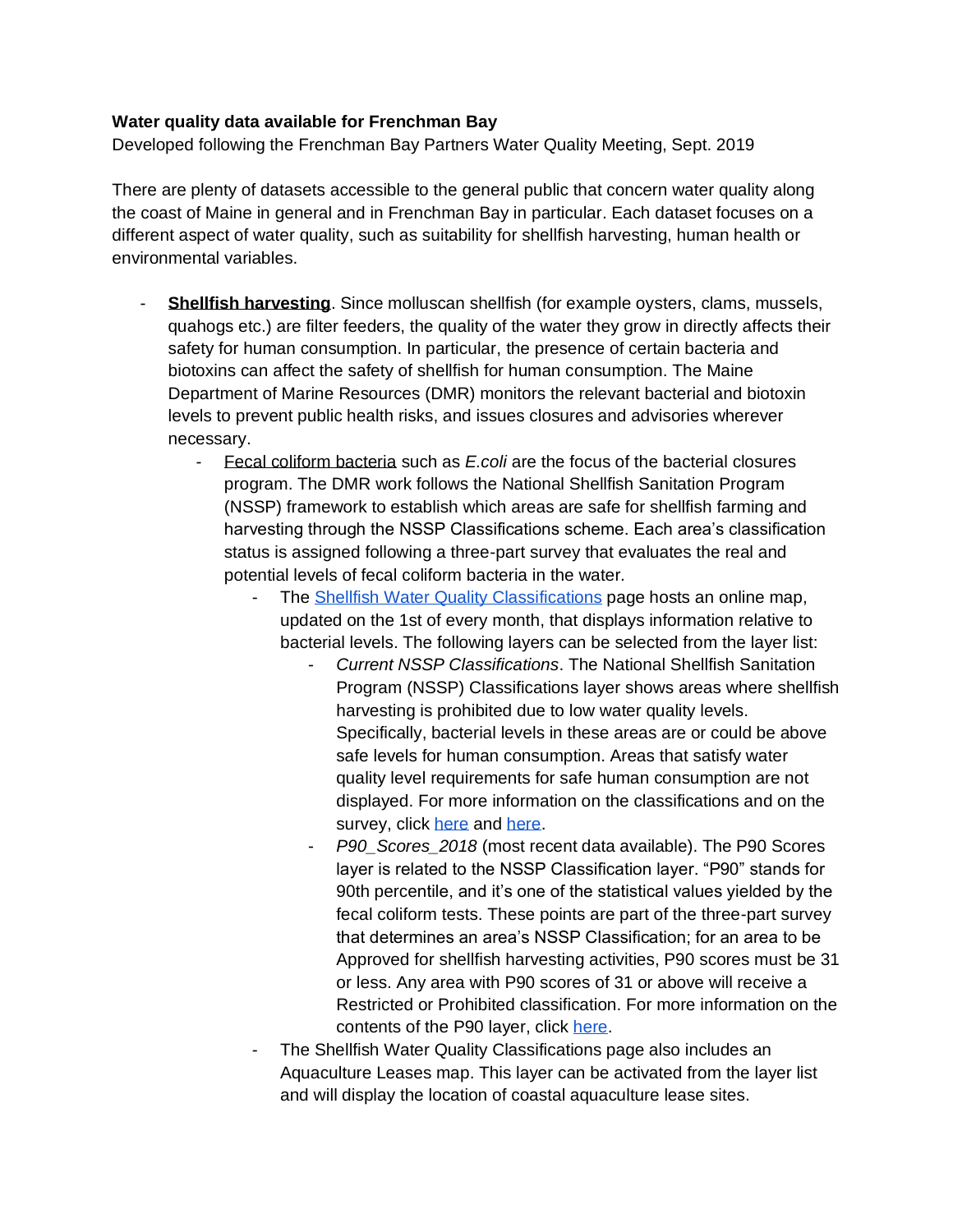- Information pertaining biotoxin closures is accessible through the Maine Biotoxin [Closures: Shellfish Biotoxin Area Inventory](https://www.maine.gov/dmr/shellfish-sanitation-management/closures/psp.html) page. Biotoxins are produced by three different species of phytoplankton (marine algae). These species of phytoplankton occur naturally and pose no threat in low concentrations, but during events called Harmful Algal Blooms (HABs) they can produce high concentrations of biotoxins. These can make shellfish unsafe for human consumption. The DMR conducts weekly tests all along the coast of Maine to monitor concentration of the three species of phytoplankton, and implements temporary closures to shellfish harvesting in the affected areas. For more information about biotoxins and the testing methodology, read [here.](https://www.maine.gov/dmr/shellfish-sanitation-management/programs/biotoxininfo.html)
- **Human health**. Physical exposure to contaminated water can directly affect human health, even if no seafood is consumed. Fecal matter is again the cause of concern as it can carry harmful bacteria, parasites and viruses. The Maine Department of Environmental Protection (DEP) collaborates with local municipalities and State parks to reduce the risk of water-borne illnesses through the [Maine Healthy Beaches](http://www.mainehealthybeaches.org/index.html) program. Weekly surveys are conducted in the summer season to monitor a number of variables that could cause increases in the levels of fecal matter in the water (for example, potential or actual sources of pollution nearby, water test results, public restroom facilities, presence of dogs or wildlife on the beach, beach usage, etc.). For more information about testing procedures, public outreach and the status of coastal beaches, click here. For more information on accessing raw data, see the Human and environmental health section below.
- **Human and environmental health**. The Community Lab at MDI Biological Laboratory is a leading institution in water quality studies in the Frenchman Bay area. The lab independently conducts numerous studies related to various aspects of water quality and also collaborates with external partners on larger scale projects. Raw data from this varied body of work can be viewed and downloaded from the [Anecdata](http://www.anecdata.org/) website. Anecdata is a free online platform developed by the Community Lab to collect, manage, and share citizen science data. It also includes projects run by individuals and organizations other than the Community Lab. The following projects investigated various aspects of water quality in Frenchman Bay.
	- [Acadia Region Water Quality Monitoring.](https://www.anecdata.org/projects/view/37/data?page=1&view=listing) This dataset is the result of the Community Lab's long-term monitoring of water quality at sites around Mount Desert Island. It includes a number of environmental variables such as water temperature, turbidity and salinity.
	- [Mount Desert Island Healthy Beaches.](https://www.anecdata.org/projects/view/250/data?page=1&view=listing) This dataset is a subset, relevant to the Mount Desert Island region, of the state-wide Maine Healthy Beaches program (see previous Human health section).
	- [Maine Marine Sediment Monitoring.](https://www.anecdata.org/projects/view/44) This project is run by Hancock County Soil [and Water Conservation District.](https://hancockcountyswcd.org/) It documents the changes in mudflat pH due to ocean acidification and monitors reactions of the clam population to these pH changes.